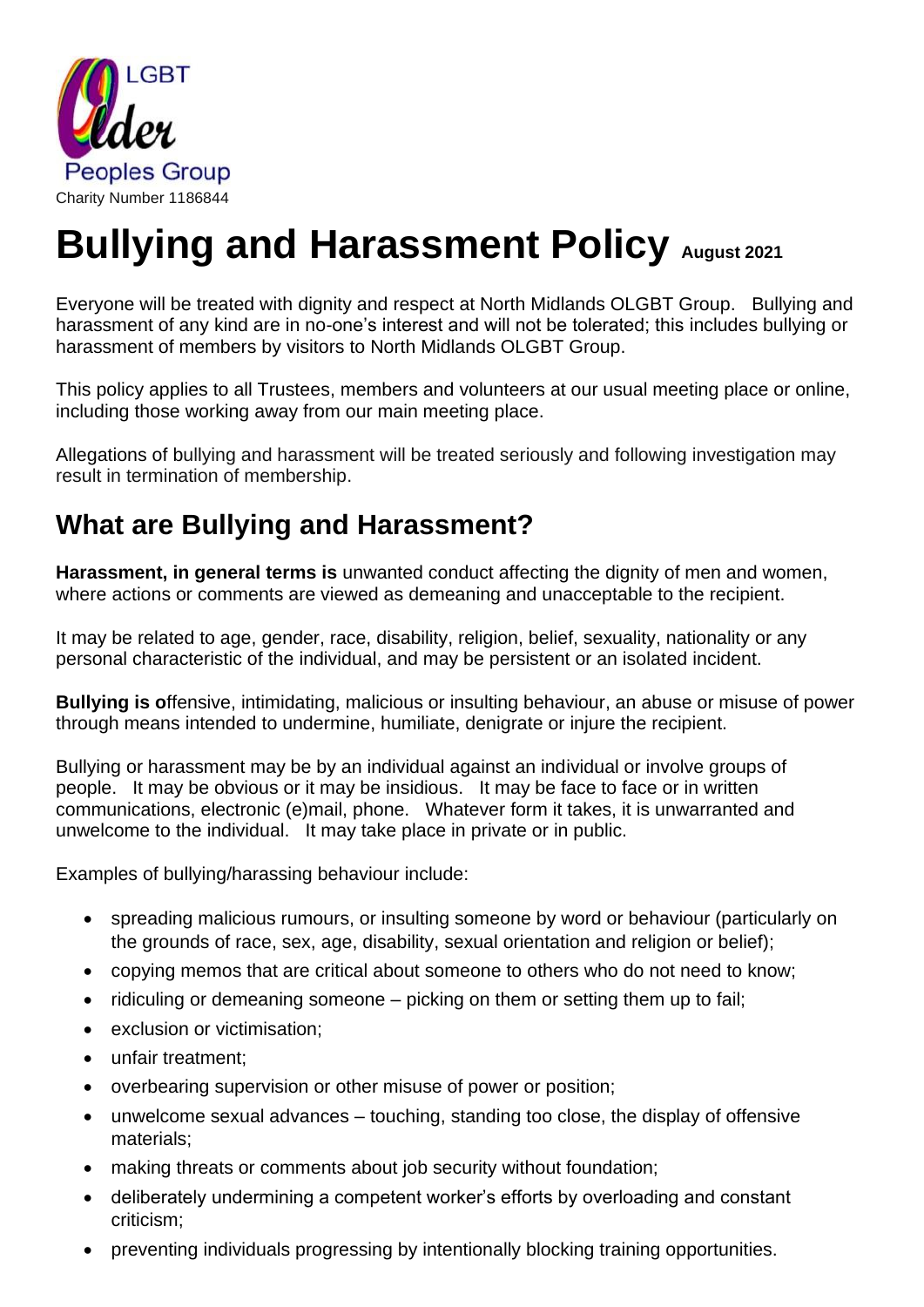Legitimate, constructive and fair criticism of a member's performance or behaviour is not bullying. An occasional raised voice or argument is not bullying.

## **Procedures**

Complaints of bullying and/or harassment, or information from members relating to such complaints, will be dealt with fairly and confidentially and sensitively using the general format set out in North Midlands OLGBT Group's complaint procedures. However bullying or harassment will not be treated as a standard complaint; it is a serious issue and will be treated as such.

## **Investigation**

Complaints will be taken seriously and investigated promptly, objectively and independently. Decisions can then be made as to what action needs to be taken.

## **Informal action**

If appropriate, the matter will be dealt with informally; sometimes people are not aware that their behaviour is unwelcome and an informal discussion can lead to greater understanding and an agreement that the behaviour will cease.

## **Formal action**

More serious cases of bullying or harassment will be dealt with under the NORTH MIDLANDS LGBT OLDER PEOPLES GROUP's complaints procedures.

Where bullying or harassment amounts to gross misconduct, dismissal from the group without notice may be appropriate.

## **Counselling and Mediation**

Outside Counselling or mediation may be considered, particularly where investigation shows no cause for action, or where it may be useful to help resolve the issue or help support the person accused as well as the complainant. Both parties need to agree to this and find appropriate arrangements themselves.

## **Unfounded allegations**

Members lodging a complaint will not be challenged for doing so unless somebody makes an unfounded allegation of bullying and/or harassment **for malicious reasons**. The case will then be investigated and dealt with fairly and objectively under the complaints procedure

## **Procedures**

The aim of these procedures is to ensure incidents of bullying and harassment can be recognised and dealt with.

## **How can bullying and harassment be recognised?**

Behaviour that is considered bullying by one person may be considered firm management by another. Most people will agree on extreme cases of bullying and harassment but it is sometimes the "grey" areas that cause most problems.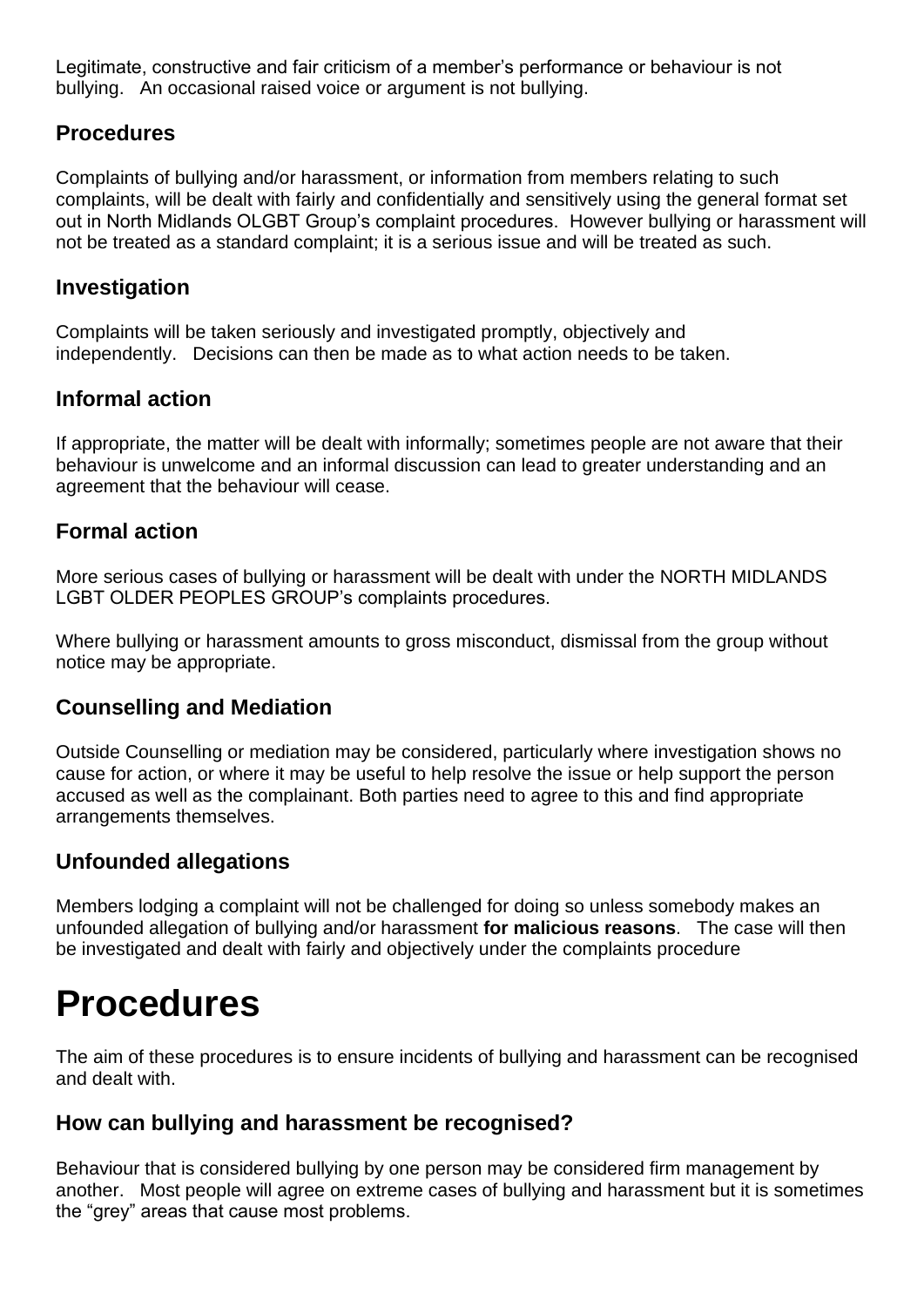Bullying and harassment can often be hard to recognize – they may not be obvious to others, and may be insidious. The recipient may think "perhaps this is normal behaviour for North Midlands OLGBT Group". They may be anxious that others will consider them weak, or not up to the job, if they find the actions of others intimidating. They may be accused of "overreacting" and worry that they won't be believed if they do report incidents.

People being bullied or harassed may sometimes appear to overreact to something that seems relatively trivial but which may be the "last straw" following a series of incidents. There is often fear of retribution if they make a complaint. Colleagues may be reluctant to come forward as witnesses, as they too may fear the consequences to themselves. They may be so relieved not to be the target of the bully that they collude with the bully as a way of avoiding attention.

Bullying and harassment makes someone feel anxious and humiliated. Feelings of anger and frustration at being unable to cope may be triggered. Some people may try to retaliate in some way. Others may become frightened and demotivated. Stress, loss of self confidence and selfesteem caused by harassment or bullying can lead to insecurity, illness, absence from meetings, and even resignation. Almost always enjoyment of membership is affected and relations in the group suffer.

## **Why do we need to take action?**

Bullying and harassment are not only unacceptable on moral grounds but may, if unchecked or badly handled, create serious problems:

- Poor morale and poor membership relations;
- Loss of respect for others in the group;
- Poor activities:
- Lost enjoyment of being a member:
- Absence;
- Resignations;
- Damage to group's reputation;

## **The legal position**

## **Discrimination and harassment**

It is not possible to make a direct complaint to a tribunal about bullying. However, members might be able to bring complaints under laws covering **discrimination and harassment.**

## **Action by Board of Trustees**

Management should be clear about the standards of behaviour expected, set a good example in their own behaviour and ensure that individuals are fully aware of their responsibilities to others.

## **Procedures**

Bullying is a serious issue and must be treated as such. Complaints of bullying and / or harassment, or information from members relating to such complaints, must be dealt with fairly and confidentially and sensitively using the general format set out in our complaints procedures